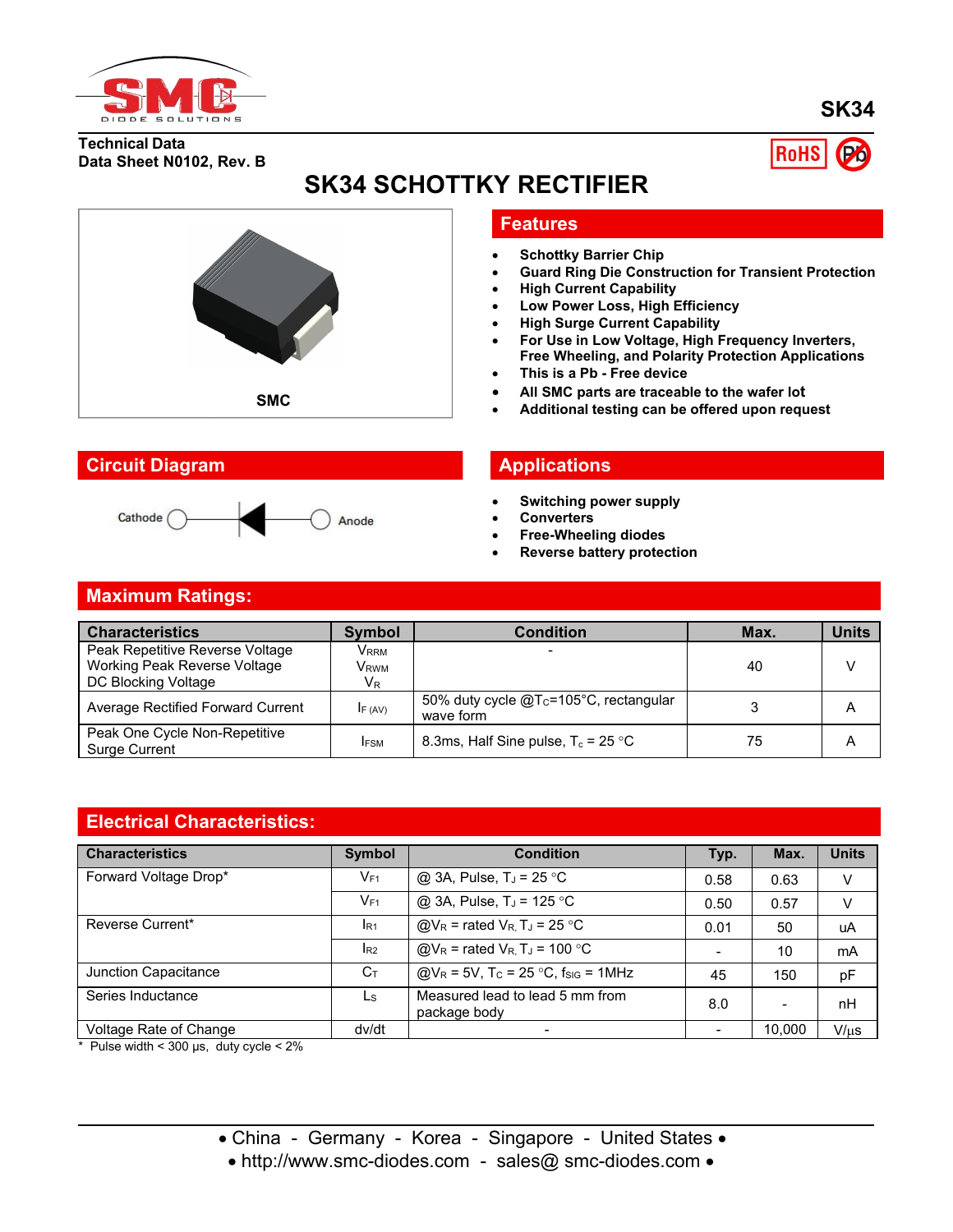

**Technical Data Data Sheet N0102, Rev. B**

# RoHS

# **Thermal-Mechanical Specifications:**

| <b>Characteristics</b>          | <b>Symbol</b> | <b>Condition</b>     | <b>Specification</b> | <b>Units</b> |
|---------------------------------|---------------|----------------------|----------------------|--------------|
| Junction Temperature            |               |                      | $-55$ to $+150$      | $^{\circ}C$  |
| Storage Temperature             | I stq         |                      | $-55$ to $+150$      | $^{\circ}C$  |
| Repetitive Peek Reverse Current | <b>IRRM</b>   | Tp=2us F=1KHZ square |                      | 宀            |
| Repetitive Peek Avalanche Power | $P_{ARM}$     | Tp=2us Ti=25 $°C$    | 1300                 | W            |
| Approximate Weight              | wt            |                      | 0.21                 |              |

## **Ratings and Characteristics Curves**



#### **Typical Reverse Characteristics**

• China - Germany - Korea - Singapore - United States • • http://www.smc-diodes.com - sales@ smc-diodes.com •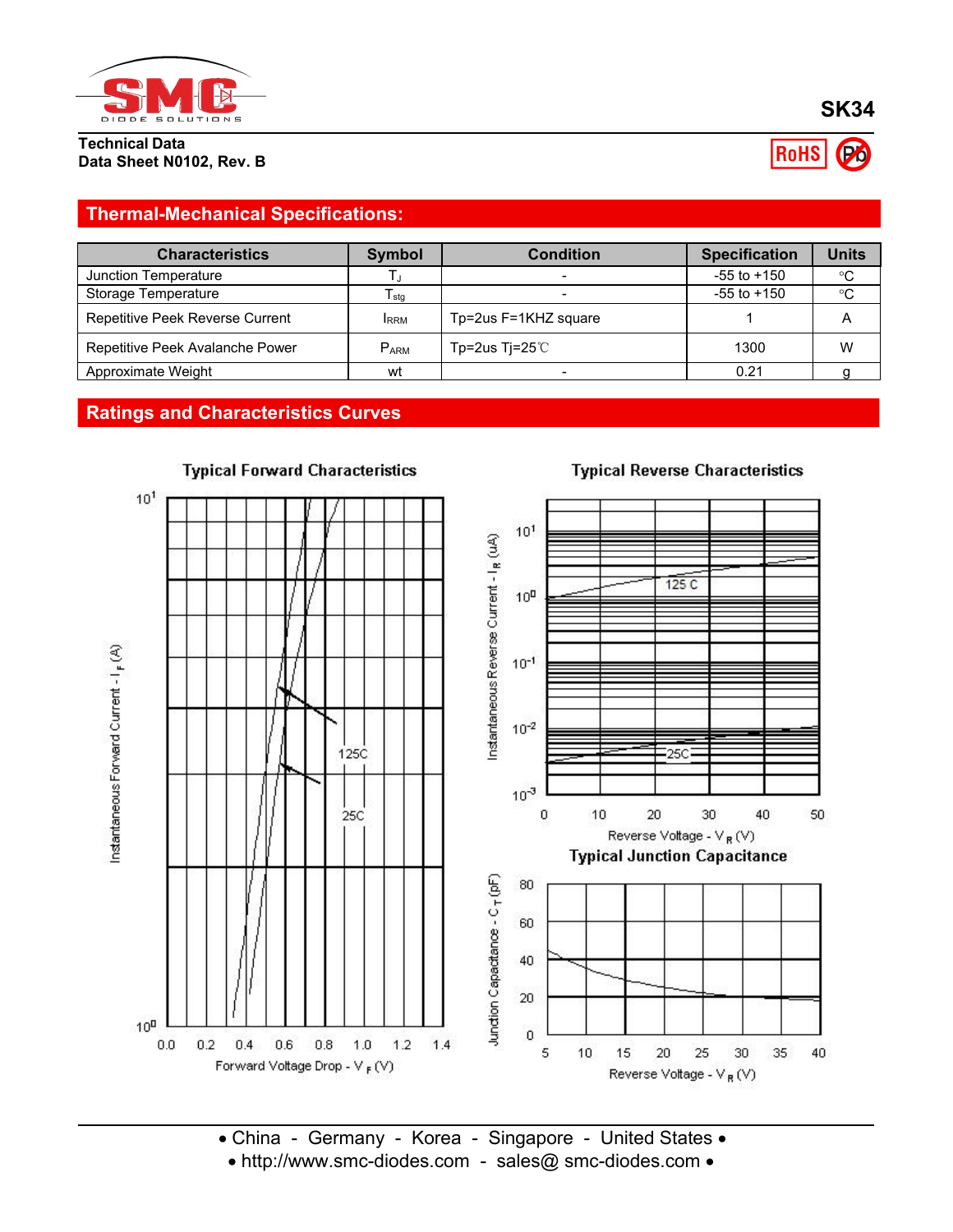

**Technical Data Data Sheet N0102, Rev. B**

#### **Mechanical Dimensions SMC**



|               | <b>Millimeters</b> |       | Inches |       |
|---------------|--------------------|-------|--------|-------|
| <b>SYMBOL</b> | Min.               | Max.  | Min.   | Max.  |
| A             | 5.59               | 6.22  | 0.220  | 0.245 |
| B             | 6.60               | 7.11  | 0.260  | 0.280 |
| C             | 2.75               | 3.25  | 0.108  | 0.128 |
| D             | 0.152              | 0.305 | 0.006  | 0.012 |
| Е             | 7.75               | 8.25  | 0.305  | 0.325 |
| F             | 2.00               | 2.95  | 0.079  | 0.116 |
| G             | 0.051              | 0.203 | 0.002  | 0.008 |
| H             | 0.76               | 1.60  | 0.030  | 0.063 |

# **Ordering Information Marking Diagram**

| l Device | Package | <b>Shipping</b>   |      |
|----------|---------|-------------------|------|
| l SK34   | SMC     | $3000$ pcs / reel | $-1$ |

For information on tape and reel specifications, including part orientation and tape sizes, please refer to our tape and reel packaging specification.

## **Carrier Tape & Reel Specification SMC**



Where XXXXX is YYWWL

- SK = Device Type
- 3 = Forward Current (3A)
- $4$  = Reverse Voltage (40V)<br>YY = Year
- YY = Year<br>WW = Week
- $WW = Week$ <br> $= I_0tNl$  $=$  Lot Number

**Cautions: Molding resin** Epoxy resin UL:94V-0

| <b>SYMBOL</b>  | <b>Millimeters</b> |       |  |  |
|----------------|--------------------|-------|--|--|
|                | Min.               | Max.  |  |  |
| Α              | 5.90               | 6.10  |  |  |
| В              | 8.20               | 8.40  |  |  |
| С              | 2.40               | 2.60  |  |  |
| d              | 1.40               | 1.60  |  |  |
| E              | 1.40               | 1.60  |  |  |
| F              | 7.60               | 7.70  |  |  |
| P              | 7.90               | 8.10  |  |  |
| P <sub>0</sub> | 3.90               | 4.10  |  |  |
| P1             | 3.90               | 4.10  |  |  |
| т              |                    | 0.600 |  |  |
| W              | 15.80              | 16.20 |  |  |

• China - Germany - Korea - Singapore - United States •

• http://www.smc-diodes.com - sales@ smc-diodes.com •



**SK34**